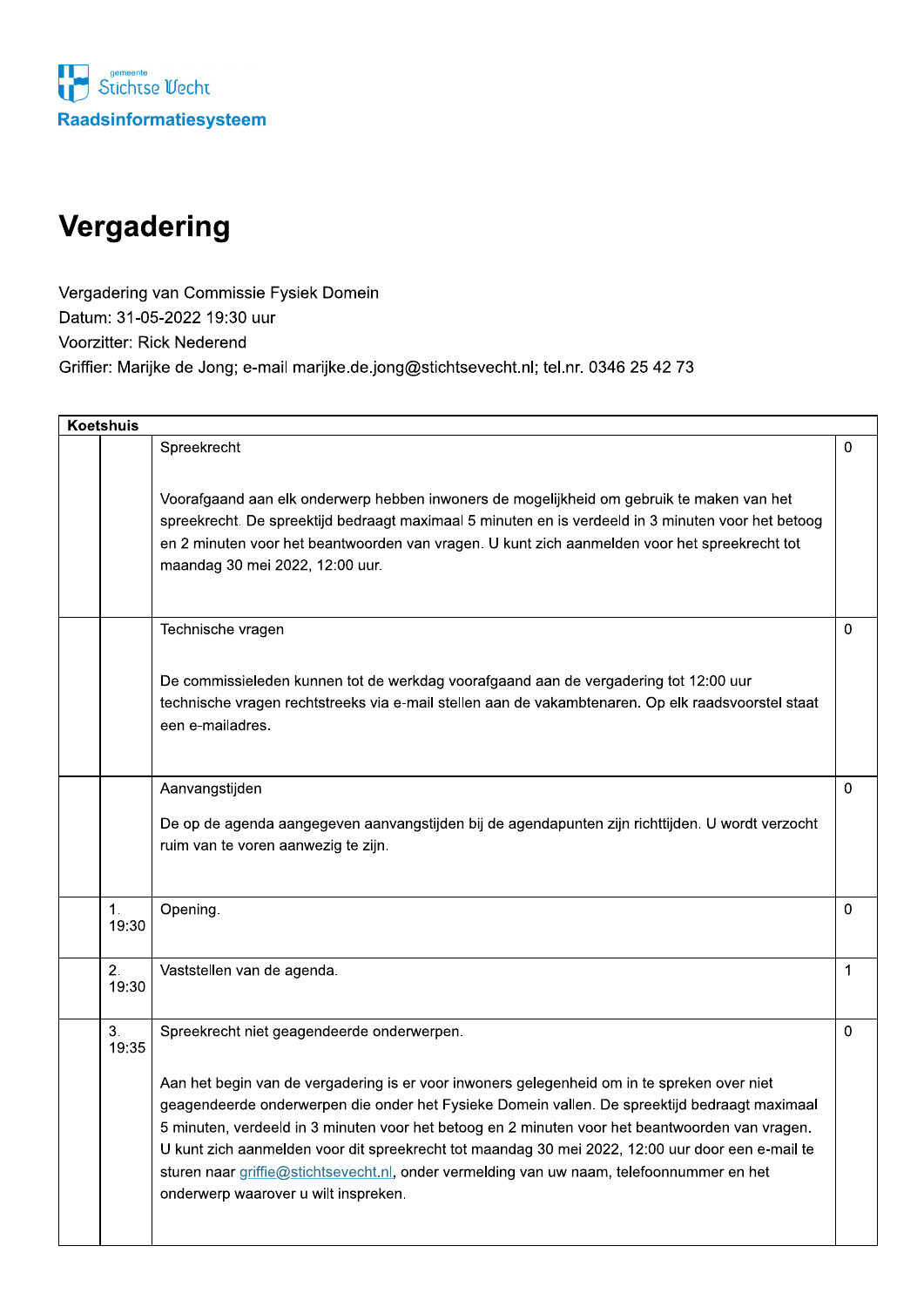| 4.<br>19:45 | Ontwerp-Kadernota 2023 Plassenschap Loosdrecht e.o.<br>Advies uitbrengen aan de raad<br>Portefeuillehouder: Maarten van Dijk<br>Behandelend ambtenaar: Kees Hageman<br>Als deelnemer aan de gemeenschappelijke regeling Plassenschap Loosdrecht kan de raad een<br>zienswijze indienen. Op dit moment is het minder zinvol een zienswijze in te dienen omdat er nog<br>een onderzoek van de provincie Utrecht, gemeente Wijdemeren en Staatsbosbeheer loopt naar de<br>structurele kosten van de taakuitvoering. Naar verwachting wordt in augustus 2022 de Ontwerp-<br>begroting, waarin deze kosten zijn verwerkt, voor zienswijze aan de deelnemers toegezonden.<br>Voorgesteld wordt nu geen zienswijze in te dienen.<br>Doel: mogelijkheid voor debat en advies uitbrengen aan de gemeenteraad.                                                    | 6 |
|-------------|---------------------------------------------------------------------------------------------------------------------------------------------------------------------------------------------------------------------------------------------------------------------------------------------------------------------------------------------------------------------------------------------------------------------------------------------------------------------------------------------------------------------------------------------------------------------------------------------------------------------------------------------------------------------------------------------------------------------------------------------------------------------------------------------------------------------------------------------------------|---|
| 5.<br>20:05 | Voorgenomen 1e begrotingswijziging 2022 Plassenschap Loosdrecht e.o.<br>Advies uitbrengen aan de raad<br>Portefeuillehouder: Maarten van Dijk<br>Behandelend ambtenaar: Kees Hageman<br>Betreft de voorgenomen 1e begrotingswijziging 2022 van het Plassenschap Loosdrecht e.o. De<br>belangrijkste afwijkingen volgen uit het opnemen van de liquidatiekosten RMN en de financiële<br>effecten van het in 2021 vastgestelde meerjaren onderhoudsplan. Deze kosten zijn niet volledig op<br>te vangen binnen de begroting van het Plassenschap. Daarom wordt er een negatief resultaat<br>verwacht, maar in afwachting van de jaarafsluiting 2021 bestaat er nog geen inzicht in de vrije ruimte<br>in het eigen vermogen.<br>Voorgesteld wordt een zienswijze in te dienen.<br>Doel: mogelijkheid voor debat en advies uitbrengen aan de gemeenteraad. | 5 |
| 6.<br>20:25 | Wijziging gemeenschappelijke regeling Plassenschap Loosdrecht e.o.<br>Advies uitbrengen aan de raad<br>Portefeuillehouder: Maarten van Dijk<br>Behandelend ambtenaar: Klaas-Jan Onrust<br>Op 1-2-2022 heeft de raad ingestemd met het voorstel van het AB van het Plassenschap over de<br>toekomstige samenwerking in het Plassenschap. Voor de toekomstige manier van samenwerken is<br>een wijziging van de Gemeenschappelijke Regeling Plassenschap Loosdrecht e.o. noodzakelijk. Met<br>de voorgestelde wijziging wordt de besluitvorming over de toekomstige samenwerking<br>geformaliseerd in de tekst van de Gemeenschappelijke regeling.<br>Doel: mogelijkheid voor debat en advies uitbrengen aan de gemeenteraad.                                                                                                                             | 5 |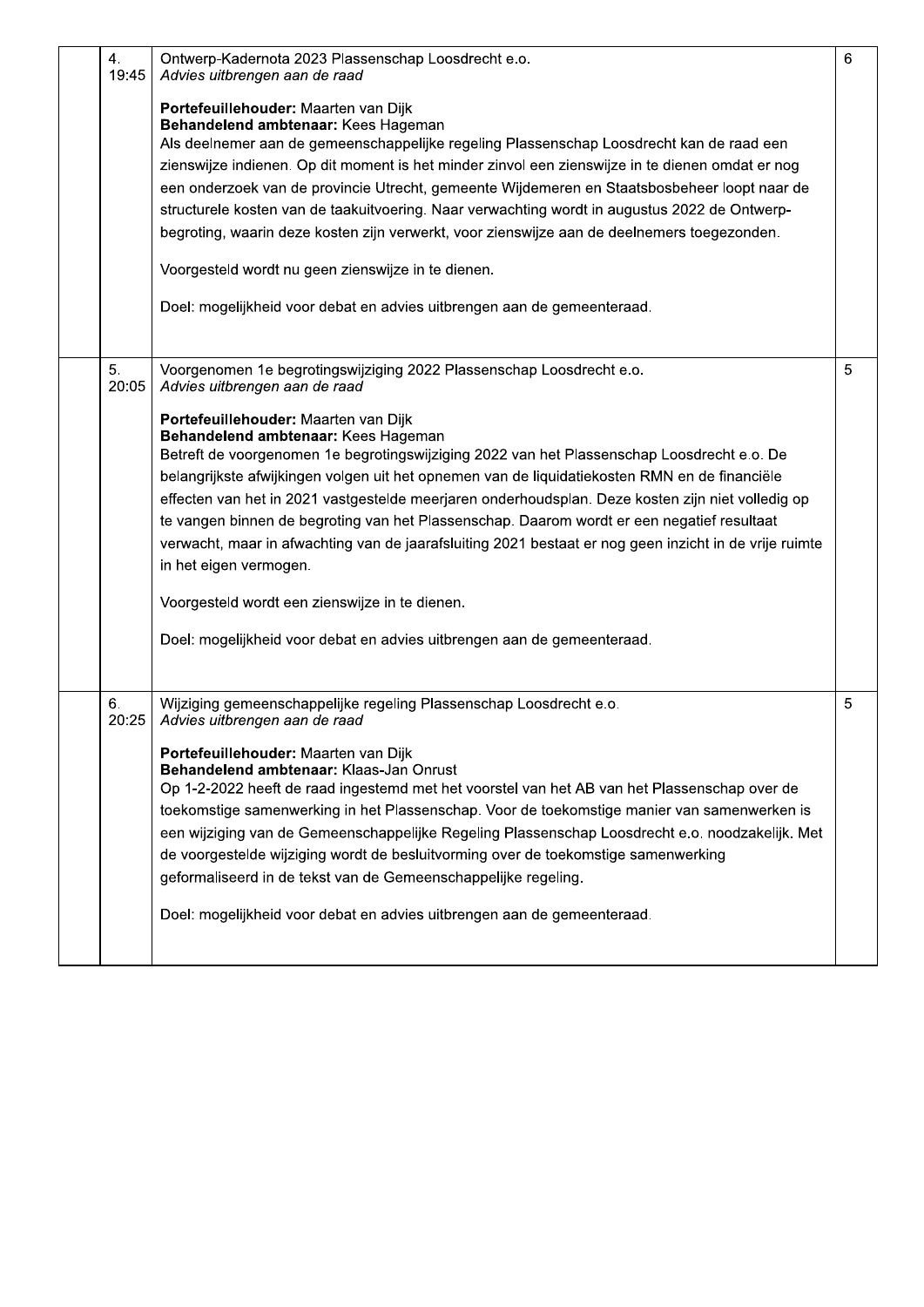| 7.<br>20:45 | Ontwerp-uitgangspunten begroting 2023 e.v. Recreatieschap Stichtse Groenlanden.<br>Advies uitbrengen aan de raad                                                                                                                                                                                                                                                                                                                                                                                                                                                                                                                                                                                                                                                                                                                                                                                                                                                                                                                                                                                                                                                   | 6 |
|-------------|--------------------------------------------------------------------------------------------------------------------------------------------------------------------------------------------------------------------------------------------------------------------------------------------------------------------------------------------------------------------------------------------------------------------------------------------------------------------------------------------------------------------------------------------------------------------------------------------------------------------------------------------------------------------------------------------------------------------------------------------------------------------------------------------------------------------------------------------------------------------------------------------------------------------------------------------------------------------------------------------------------------------------------------------------------------------------------------------------------------------------------------------------------------------|---|
|             | Portefeuillehouder: Maarten van Dijk<br>Behandelend ambtenaar: Kees Hageman<br>Als deelnemer aan de gemeenschappelijke regeling Recreatieschap Stichtse Groenlanden kan<br>de raad een zienswijze indienen. Op dit moment is het minder zinvol een zienswijze in te dienen<br>omdat er nog een onderzoek van de provincie Utrecht en Staatsbosbeheer loopt naar de structurele<br>kosten van de taakuitvoering. Naar verwachting wordt in augustus 2022 de ontwerp-begroting,<br>waarin deze kosten zijn verwerkt, voor zienswijze aan de deelnemers toegezonden.<br>Voorgesteld wordt nu geen zienswijze in te dienen.                                                                                                                                                                                                                                                                                                                                                                                                                                                                                                                                            |   |
|             | Doel: mogelijkheid voor debat en advies uitbrengen aan de gemeenteraad.                                                                                                                                                                                                                                                                                                                                                                                                                                                                                                                                                                                                                                                                                                                                                                                                                                                                                                                                                                                                                                                                                            |   |
| 8.<br>21:05 | Voorgenomen 1e begrotingswijziging 2022 Recreatieschap Stichtse Groenlanden.<br>Advies uitbrengen aan de raad                                                                                                                                                                                                                                                                                                                                                                                                                                                                                                                                                                                                                                                                                                                                                                                                                                                                                                                                                                                                                                                      | 5 |
|             | Portefeuillehouder: Maarten van Dijk<br>Behandelend ambtenaar: Kees Hageman<br>Betreft de voorgenomen 1e begrotingswijziging 2022 van het Recreatieschap Stichtse Groenlanden.<br>De belangrijkste afwijkingen volgen uit het opnemen van de liquidatiekosten van Recreatie Midden<br>Nederland (RMN) en de financiële effecten van het in 2021 vastgestelde meerjaren onderhoudsplan.<br>Deze kosten zijn niet volledig op te vangen binnen de begroting van het recreatieschap. Daarom<br>wordt er een negatief resultaat verwacht, maar in afwachting van de jaarsluiting 2021 bestaat er nog<br>geen inzicht in de vrije ruimte in het eigen vermogen.<br>Voorgesteld wordt een zienswijze in te dienen.<br>Doel: mogelijkheid voor debat en advies uitbrengen aan de gemeenteraad.                                                                                                                                                                                                                                                                                                                                                                            |   |
| 9.<br>21:25 | Warmteplan Sportpark Zuilense Vecht.<br>Advies uitbrengen aan de raad                                                                                                                                                                                                                                                                                                                                                                                                                                                                                                                                                                                                                                                                                                                                                                                                                                                                                                                                                                                                                                                                                              | 3 |
|             | Portefeuillehouder: Hetty Veneklaas<br><b>Behandelend ambtenaar: Hans Kostense</b><br>Betreft een warmteplan uitgaande van een Warmte Koude Opslag (WKO) in combinatie met<br>Thermische Energie Oppervlaktewater (TEO) en is gezamenlijk gemaakt voor de<br>gemeenten Stichtse Vecht en Utrecht. Het warmteplan legt de mate van energiezuinigheid en<br>milieubescherming van het warmtenet vast, de energieprestatie van het systeem. Het raadsvoorstel<br>betreft een akkoord met de toepassing van het warmteplan in het Stichtse Vechtse deel van Zuilense<br>Vecht. De gemeenteraad van Utrecht moet akkoord gaan met het warmteplan voor haar deel van<br>Zuilense Vecht.<br>In dit warmteplan is ook bepaald dat het warmteplan geldt voor alle nieuwbouw in het totale gebied<br>(daarbij is op het grondgebied van Stichtse Vecht een uitzondering gemaakt voor de twee nieuwe<br>sportclubgebouwen die vooruitlopend op de gebiedsontwikkeling worden ontwikkeld om ruimte vrij te<br>maken voor woningbouw). De clubgebouwen krijgen een eigen duurzame warmtevoorziening.<br>Doel: mogelijkheid voor debat en advies uitbrengen aan de gemeenteraad. |   |
| 22:25       | Sluiting.                                                                                                                                                                                                                                                                                                                                                                                                                                                                                                                                                                                                                                                                                                                                                                                                                                                                                                                                                                                                                                                                                                                                                          | 0 |
|             |                                                                                                                                                                                                                                                                                                                                                                                                                                                                                                                                                                                                                                                                                                                                                                                                                                                                                                                                                                                                                                                                                                                                                                    |   |

ı